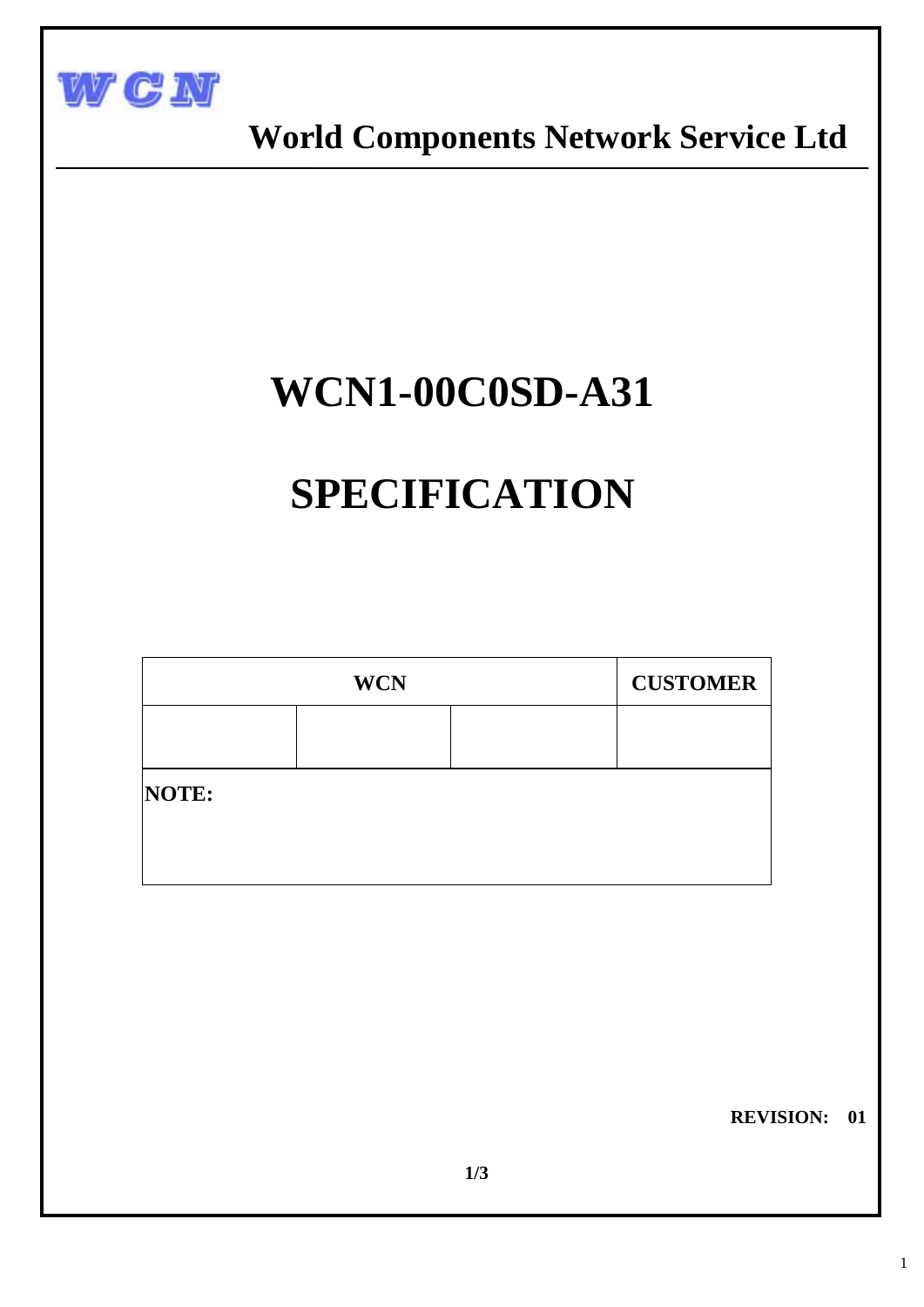

I

### **World Components Network Service Ltd**

#### **Outer Dimension:**



 **Note: Unless otherwise stated , The tolerance is**±**0.25 mm.**

■ **Circuit Diagram:**



#### ■ **Pin Connection:**

| PIN NO. | <b>CONNECTION</b>   | PIN NO. | <b>CONNECTION</b>   |
|---------|---------------------|---------|---------------------|
|         | <b>Common Anode</b> | n       | <b>Cathode B</b>    |
|         | <b>Cathode E</b>    |         | <b>Cathode A</b>    |
| 3       | <b>Cathode D</b>    |         | <b>Common Anode</b> |
| 4       | <b>Cathode C</b>    | 4       | <b>Cathode F</b>    |
|         | <b>Cathode DP</b>   | 10      | <b>Cathode G</b>    |